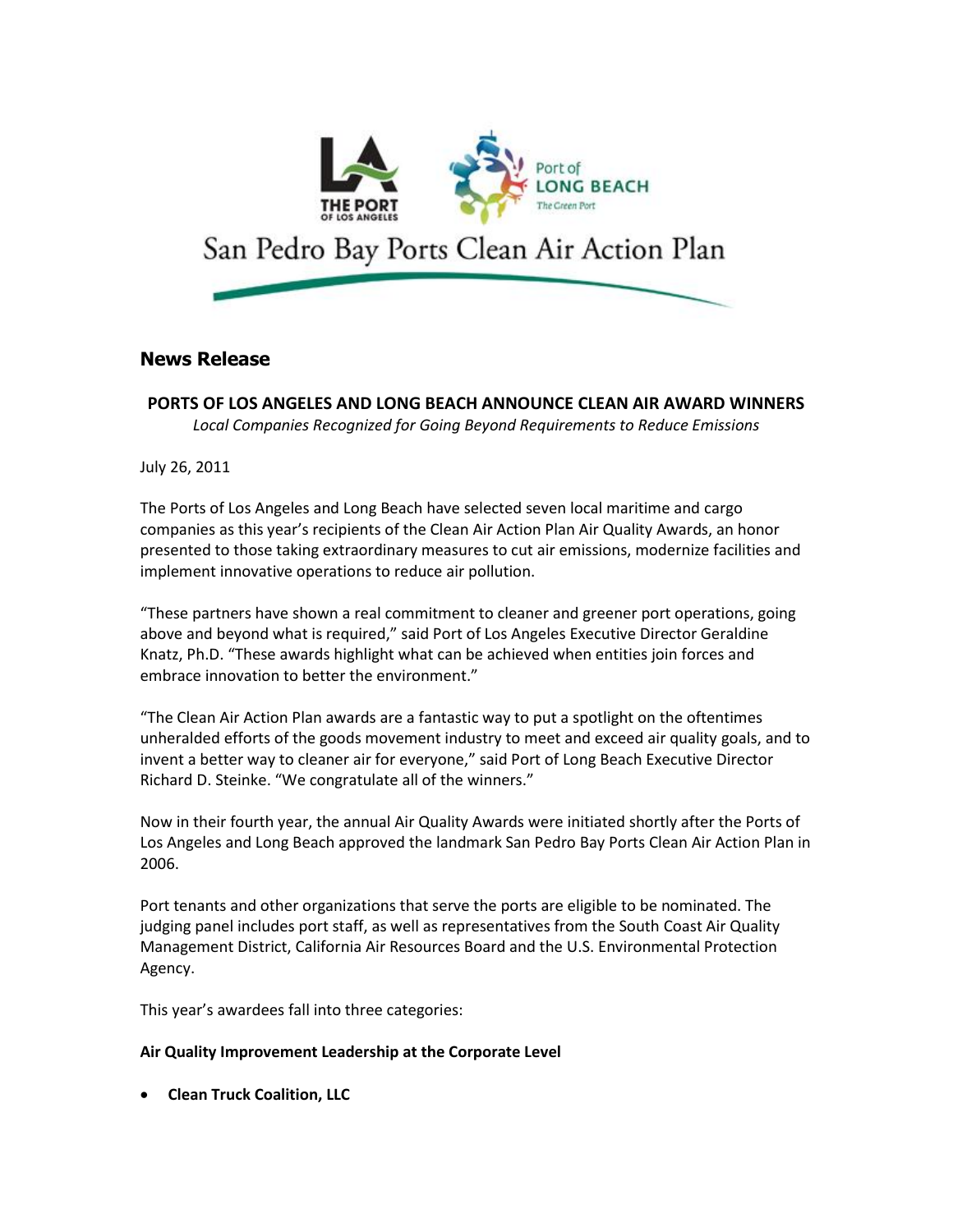This group of 10 family-owned licensed motor carriers was formed in 2008 as a direct result of the ports' Clean Air Action Plan and Clean Truck Programs. Taking the lead in improving air quality at the San Pedro Bay Ports and beyond, the Clean Truck Coalition created a partnership and "pooling agreement" that required its members to share information to better utilize their collective truck fleets. Such measures included operating more vehicles at night to reduce traffic congestion and sharing equipment to reduce container-less truck trips back to the ports. The CTC also invested \$109 million in new equipment, including nearly 1,000 new diesel and liquefied natural gas trucks, which represent about 11 percent of all new trucks at the San Pedro Bay Port complex.

## **Ability/Tri-Modal Transportation Services Inc.**

Ability/Tri-Modal is a third generation privately held trucking, warehousing and distribution company that serves both ports. Over the last two years, the company has replaced its entire fleet of 51 drayage trucks with port-certified clean trucks, resulting in significant emission reductions. Active in various environmentally-focused initiatives, including the EPA SmartWay program – a voluntary federal initiative that encourages environmentally cleaner, more fuelefficient transportation options – Ability/Tri-Modal has also been a key participant in port efforts to reduce gate congestion, terminal queue times and truck idling, all important emission reduction measures.

#### **Evergreen Line**

Evergreen Line, the ocean containership division of Taiwan's Evergreen Group, has an established reputation for global environmental stewardship. In 2003, the company incorporated new S-type "Greenships" into its fleet, vessels that include low-sulfur fuel systems that reduce SOx emissions and efficient hull designs that help lower fuel consumption. These ships are also equipped to participate in the Port of Los Angeles' Alternative Maritime Power (AMP) program, which allows ships to plug into shore-side electric power while at berth, rather than running diesel engines while docked. Since 2001, Evergreen Line has also participated in the Port of Los Angeles' Vessel Speed Reduction program, in which vessels voluntarily reduce speeds to lower emission output. Environmental leadership has been a company policy since its founding in 1968.

## **Innovative Operations that Improve Air Quality**

## **Hamburg Süd**

International shipping company Hamburg Süd has been a leading participant in the Port of Long Beach's Green Flag program, a voluntary vessel speed-reduction initiative in which vessels slow down as far as 40 nautical miles outside of port. By slowing down, ships reduce the emission of pollutants into the air. In 2010, 99 percent of Hamburg Süd's ships slowed down within 40 nautical miles, and 100 percent within 20 nautical miles, making it the Green Flag program leader among shipping lines frequently calling at the San Pedro Bay. Since 2008, Hamburg Süd has been named among the Port of Long Beach's "best of the best" for compliance with vessel speed reduction.

## **Yusen Terminals Inc.**

A cargo terminal operator at the Port of Los Angeles, Yusen Terminals Inc. (YTI) voluntarily initiated a number of innovative operational improvements to reduce emissions and increase efficiency. The company restructured its terminal traffic flow patterns to reduce the distance